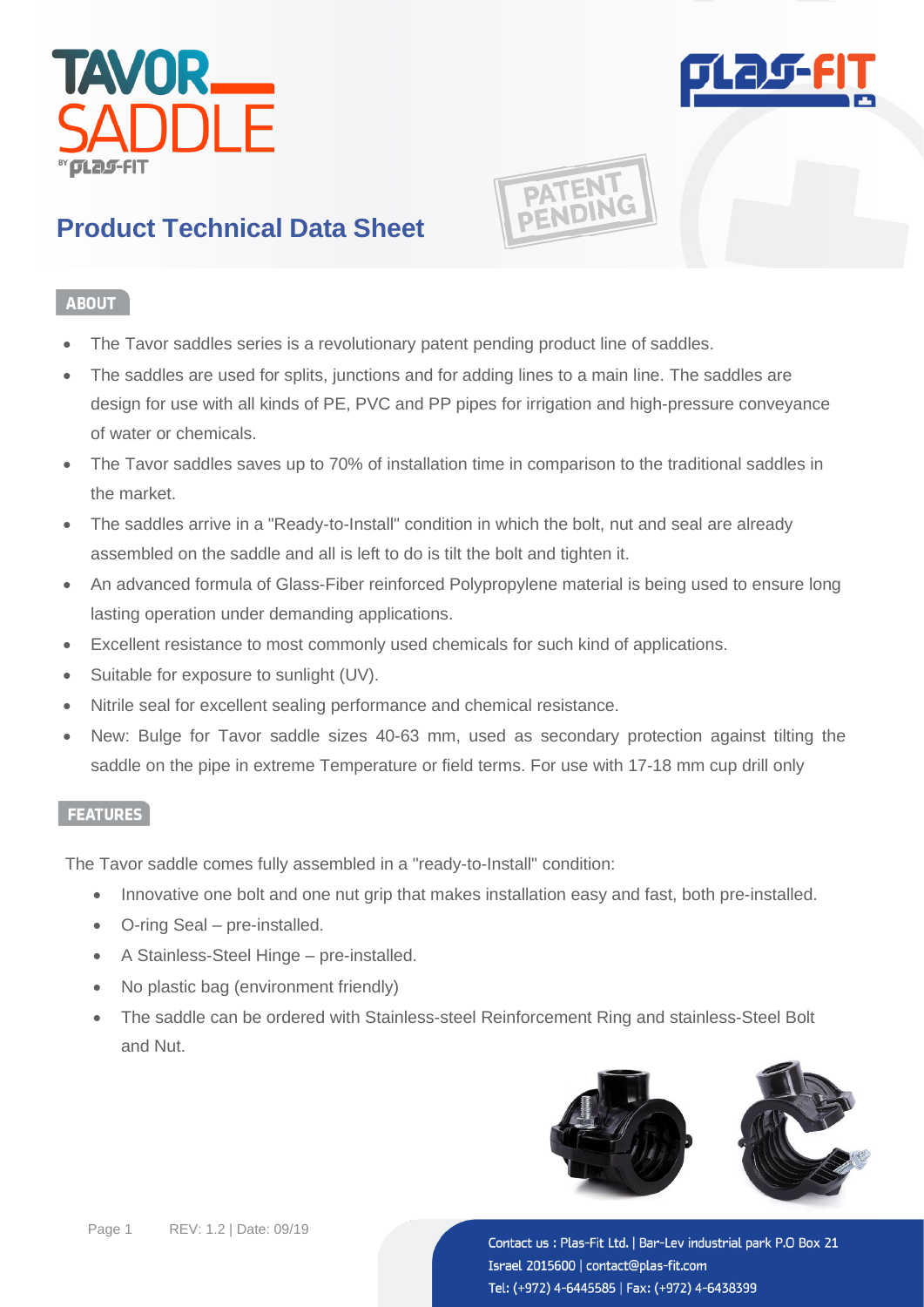

## **TECHNICAL SPECIFICATIONS**

#### **Dimensions and characteristics**

Tavor Saddles comply with the dimensional requirements and characteristics of the relevant standard EN ISO 13460. Threads (BSP) are manufactured according to EN 10226, ISO 7 and DIN 2999.

#### **Operating pressure**

10 Bar

#### **Resistance to impact**

The thermoplastic materials used for manufacturing the fittings have excellent impact properties.

#### **Weathering**

Saddle fittings offer excellent weathering properties which protects against degradation due to ultraviolet radiation and extreme temperature variations.

### **AVAILABLE PRODUCTS**

| size      | Cat No     | <b>Description</b>                         |
|-----------|------------|--------------------------------------------|
| 25 X 3/4" | 34025R0202 | Tavor saddle 25x3/4 with 1 Galvanized Bolt |
| 32 X 3/4" | 34032R0202 | Tavor saddle 32x3/4 with 1 Galvanized Bolt |
| 40 X 3/4" | 34040R0202 | Tavor saddle 40x3/4 with 1 Galvanized Bolt |
| 50 X 3/4" | 34050R0202 | Tavor saddle 50x3/4 with 1 Galvanized Bolt |
| 63 X 3/4" | 34063R0202 | Tavor saddle 63x3/4 with 1 Galvanized Bolt |

| size      | Cat No     | <b>Description</b>                              |
|-----------|------------|-------------------------------------------------|
| 25 X 3/4" | 34025R1202 | Tavor saddle 25x3/4 with 1 Stainless Steel Bolt |
| 32 X 3/4" | 34032R1202 | Tavor saddle 32x3/4 with 1 Stainless Steel Bolt |
| 40 X 3/4" | 34040R1202 | Tavor saddle 40x3/4 with 1 Stainless Steel Bolt |
| 50 X 3/4" | 34050R1202 | Tavor saddle 50x3/4 with 1 Stainless Steel Bolt |
| 63 X 3/4" | 34053R1202 | Tavor saddle 63x3/4 with 1 Stainless Steel Bolt |

| size      | Cat No       | <b>Description</b>                                                              |
|-----------|--------------|---------------------------------------------------------------------------------|
| 25 X 3/4" | 34025R0202-N | Tavor saddle 25x3/4 with 1 Galvanized Bolt and stainless<br>steel-enforced ring |
| 32 X 3/4" | 34032R0202-N | Tavor saddle 32x3/4 with 1 Galvanized Bolt and stainless<br>steel-enforced ring |
| 40 X 3/4" | 34040R0202-N | Tavor saddle 40x3/4 with 1 Galvanized Bolt and stainless<br>steel-enforced ring |
| 50 X 3/4" | 34050R0202-N | Tavor saddle 50x3/4 with 1 Galvanized Bolt and stainless<br>steel-enforced ring |
| 63 X 3/4" | 34063R0202-N | Tavor saddle 63x3/4 with 1 Galvanized Bolt and stainless<br>steel-enforced ring |

size Cat No Description 40-63mm 340 00 BR 40 63-B10 Bulge for Tavor saddle 1 bolt

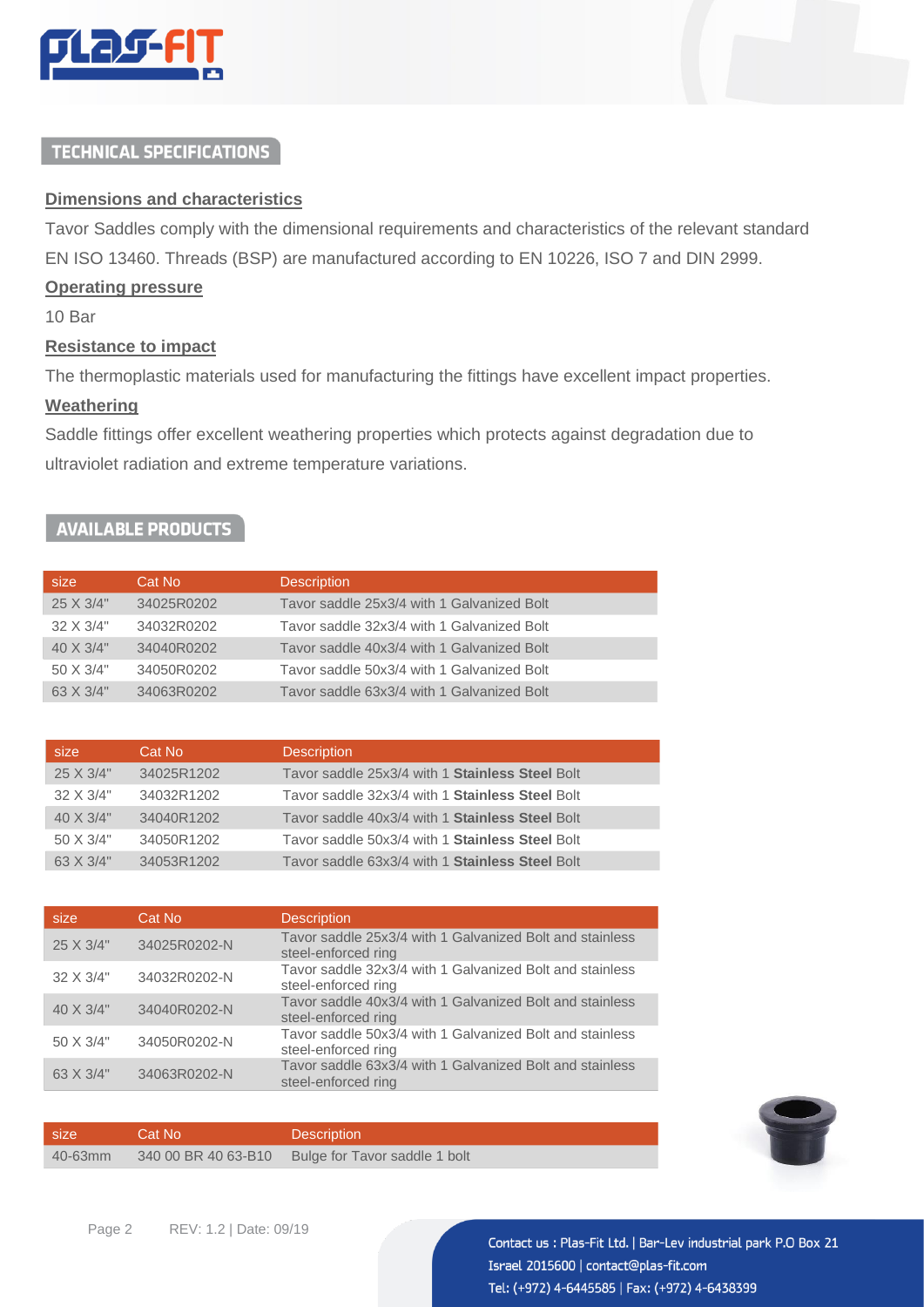

## **MATERIALS**

| # | Part                            | <b>Raw Material</b>                  |
|---|---------------------------------|--------------------------------------|
| 1 | Nut                             | Galvanized steel or Stainless steel* |
| 2 | <b>Bolt</b>                     | Galvanized steel or Stainless steel* |
| 3 | Hinge                           | <b>Stainless Steel</b>               |
| 4 | <b>Body</b>                     | Glass-Fiber reinforced Polypropylene |
| 5 | O-Ring                          | <b>NBR 70</b>                        |
| 6 | Reinforcing ring<br>(not shown) | Stainless steel (optional)           |

\* Galvanized Steel is supplied as standard. Stainless-Steel bolt and nut can be supplied as a special order.